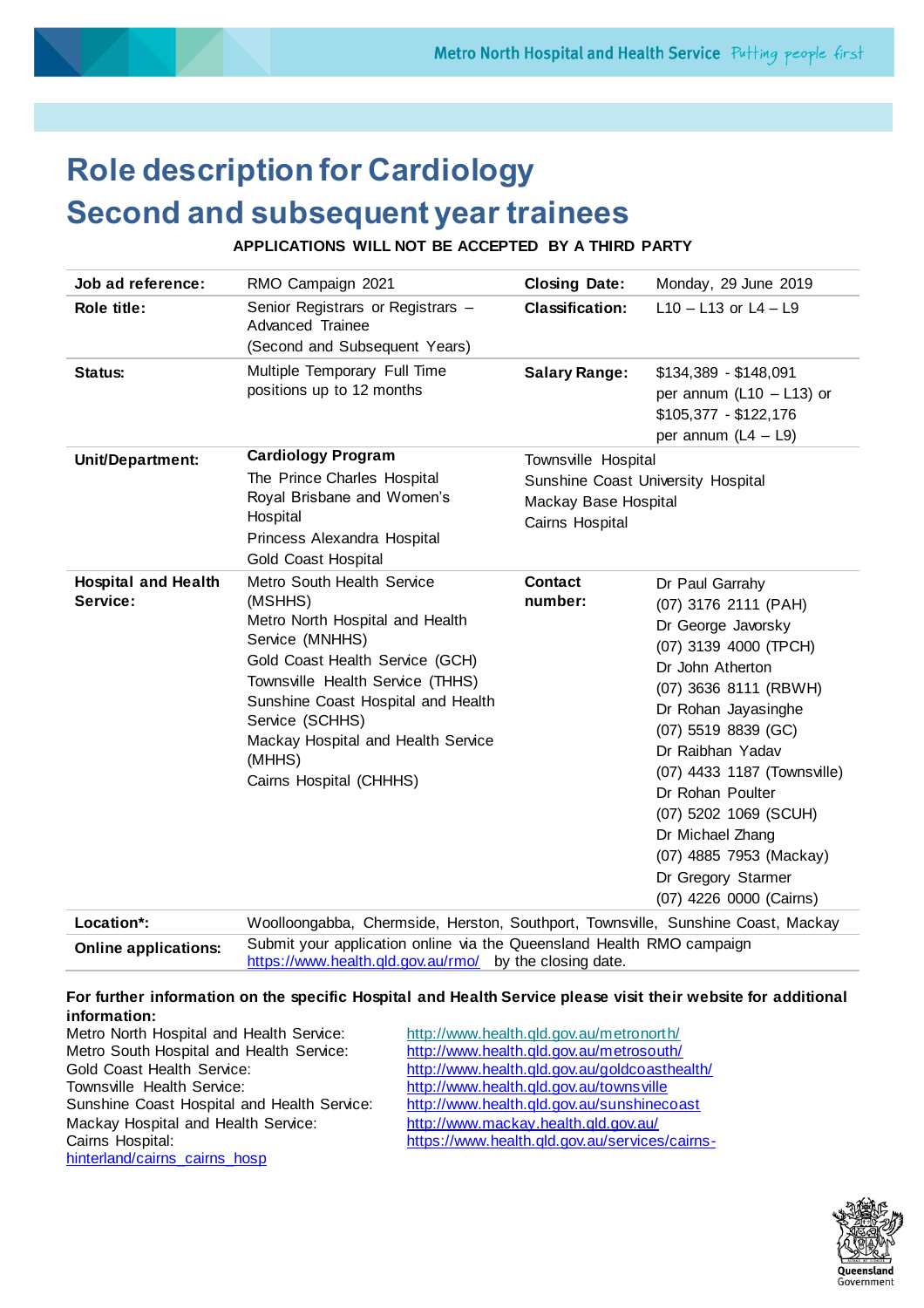# **About training hospitals**

# **THE PRINCE CHARLES HOSPITAL**

# **Work Unit:**

The Prince Charles Hospital is the major tertiary level cardiothoracic referral hospital for Queensland, the largest such unit in Australia and one of the largest services of its type in Australia. The Cardiology Program at The Prince Charles Hospital services the single largest cohort of inpatients, within the campus.

The Prince Charles Hospital Cardiology service has a full range of cardiac services including interventional cardiology, electrophysiology, echocardiography, nuclear cardiology, adult congenital heart disease, heart failure and cardiac transplantation. There is a close association between the cardiology unit and radiology unit. There is a magnetic resonance imaging service that has a full range of cardiac investigation services. CCU beds total 16 and Cardiology beds total 76. There are more than 17,000 Echocardiographies, 4000 Cath Lab procedures and 1500 EP procedures performed yearly. The Prince Charles Hospital has the only Heart Transplant Centre in Queensland and has mechanical cardiac support access. There is a busy percutaneous structural heart disease program including over 100 TAVIs per year, as well as mitral clips and tricuspid valve procedures.

Each Registrar works within a clinical cardiology unit. Allocation of specific terms is by negotiation. The Prince Charles Hospital maintains accredited vocational training positions in relevant specialities, varying from highly specialised to general secondary and tertiary practice. Each clinical unit has specific requirements of its Registrar and these will be discussed upon commencement. The Registrar may be required to rotate to Mackay Hospital as part of their time at The Prince Charles Hospital. There is also an arrangement with Gold Coast Hospital.

Over the next few years The Prince Charles Hospital Cardiology Program will continue to provide a high quality, large volume tertiary and quaternary cardiology service to the population of Metro North and Queensland. It is poised to enhance development of innovative strategies to manage the burden of disease through both chronic disease management programs and new technologies. The Cardiology Program is well positioned to expand and enhance its training and education role to train the workforce for new facilities (public and private) that are planned around the state. The program works closely with the Cardiac Surgical program which does over 1100 surgical cases per year. The Cardiology Program will foster its collaborations and build capacity at other sites as part of its leadership role.

#### **ROYAL BRISBANE AND WOMEN'S HOSPITAL**

Services provided include cardiac catheterisation and interventional services, permanent and temporary pacing, a comprehensive electrophysiology service (including 3D-mapping facilities and a research animal laboratory), the full range of echocardiographic services (transthoracic, transoesophageal, stress, contrast) and the provision of cardiac CT (256-slice scanner) and cardiac MRI as a service lead by the cardiology department in collaboration with the medical imaging department. There is a 7-day chest pain assessment service and ambulatory services include a heart failure outreach service and cross-disciplinary cardiac genetic and cardiac obstetric clinics. There is no on-site cardiac surgery at RBWH, however there is a close relationship with The Prince Charles Hospital cardiac surgeons who visit the RBWH and trainees will also undertake a 2-week rotation in the cardiothoracic surgical department at The Prince Charles Hospital.

#### **Work Unit:**

There are 12 CCU beds and 14 cardiology ward beds. Cardiology Department medical staffing includes: Cardiologists (6 full-time, 6 part-time or visiting); Registrars (6 including advanced trainees); Residents (4).

# **GOLD COAST UNIVERSITY HOSPITAL**

Gold Coast University Hospital has two campuses, one in picturesque Southport and the other in the fast-growing suburb of Robina. Southport has a busy CCU with 12 beds and about 3000 admissions, including approx. 300 infarcts per year. There is an adjacent 16 beds "step down" unit which also functions as a "chest pain unit" with 8 telemetry units. There is a 60-monitored bed inpatient unit shared with cardiac surgery. The hospital offers all cardiac services and cardiothoracic surgery services. Our service area caters also to the busy base hospitals in the Northern NSW region.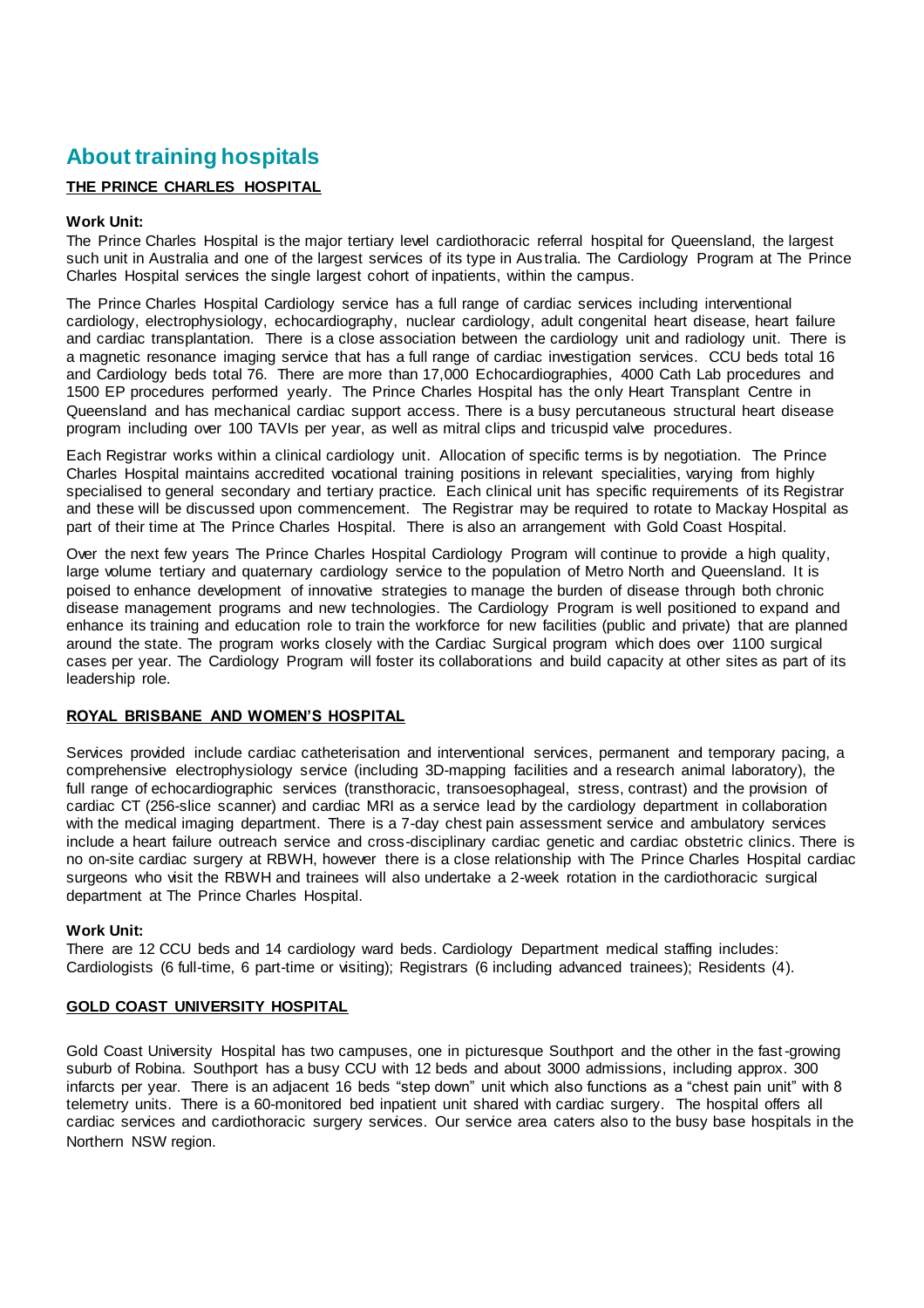We have over 14 (9 full time and 5 part-time) cardiologists, a busy and comprehensive cardiac imaging service with TEE, TOE and accesses to a multi-slice CT scanner and MRI for cardiac imaging. We have a busy cardiac catheterization suite where coronary and non-coronary cardiac interventions are performed with a specialisation in trans-radial access. We have a 24/7 primary angioplasty service. We offer cardiac electrophysiology/RF ablation service, a specialty lipid clinic and a comprehensive, multi-disciplinary heart failure program. We also have a very comprehensive cardiac rehabilitation program. Our rhythm management program also includes a versatile pacing service and a busy pace maker clinic. We have a busy structural heart interventions program including a TAVI and valve intervention service. We have an active academic program with the involvement in international multi-centre clinical trials, supported by experienced clinical research staff. We have a very comprehensive teaching program with regular intra-departmental, in-hospital and the Coast based teaching sessions on the different aspects of cardiology with active participation of cardiologists and other specialists. A weekly heart-team meeting in collaboration with the cardiac surgeons.

We employ five advanced trainees. One position rotates via the Lismore Base Hospital for 10 weeks and the other via the Robina hospital for three months. A further five registrars in general medical training doing cardiology rotation (total 9 registrars). We hope to open up fellowship positions in interventional cardiology and electrophysiology in the future. Lismore rotation provides excellent opportunities for training cardiac catheterisation and imaging (there is one cath lab in Lismore).

We offer a full range of non-invasive facilities includes transthoracic echocardiography, transoesophageal echo, stress testing (including stress echo), Holter, memory loop event recording, signal averaged ECG etc. We also offer temporary and permanent pacemaker implantation (including BiV) and ICD insertion. The hospital has three state-of-the-art cardiac catheterisation laboratories – one designated EP lab, with one hybrid lab in the surgical suites. There is a 24/7 acute angioplasty service. We perform over 2000 angiogram procedures and approximately 720 angioplasty procedures in the lab. We also have a comprehensive program in cardiac rhythm management led by an experienced cardiac Electrophysiologist. Trainees will receive training in coronary angiography, electrophysiology, pacing, echocardiography, stress testing, advanced heart failure management, cardiovascular prevention and both inpatient and outpatient clinical cardiac care. Our outpatient and ambulatory care facility offers several daily cardiology clinics and we have an outreach service which includes an Indigenous cardiac clinic. The trainee will also be expected to participate in providing services to the coronary care unit at the Robina hospital. Trainees will actively participate in the weekly clinical meetings in angiography/angioplasty, echocardiography and journal club meetings and daily informal sessions held for registrars, resident and medical student teaching. The trainees will be given encouragement and guidance to actively participate in cardiovascular research and publication. Gold Coast University Hospital is the principal teaching hospital of the Medical faculties of Griffith University and the Bond University. Trainees are expected to actively participate in the teaching of medical students from the two universities and there is the provision to apply for academic titles. Trainees will also be involved in RMO and registrar teaching. Griffith University has a large, state-of-the-art clinical teaching block adjacent to the hospital that provides the latest in modern teaching and laboratory facilities.

This is an exciting period of expansion at the Gold Coast University Hospital.

#### **PRINCESS ALEXANDRA HOSPITAL**

#### **Organisational:**

Princess Alexandra Hospital offers comprehensive adult cardiac services, including catheterisation and intervention, electro-physiology, cardiac imaging, heart failure and adult surgery. The unit includes 3 Catheterisation Laboratories, 3 cardiac operating theatres, with a total of 56 dedicated cardiology inpatient beds, including CCU (8), HDU (6) with appropriate diagnostic support facilities (echocardiography, stress, ECG, CT coronary angiography and MRI) and full outpatient consultation and diagnostic cardiac catheterisation services.

# **Work Unit:**

The cardiology staff includes 9 full-time and 8 part-time/visiting cardiology consultants, and 4 surgical consultants. Annual procedures include 3000 coronary angiograms, 950-1000 PCI's, over 450 EP device procedures and 650- 700 open heart surgical procedures. There is a strong academic presence in the unit with a high-level imaging programme and several post-graduate candidates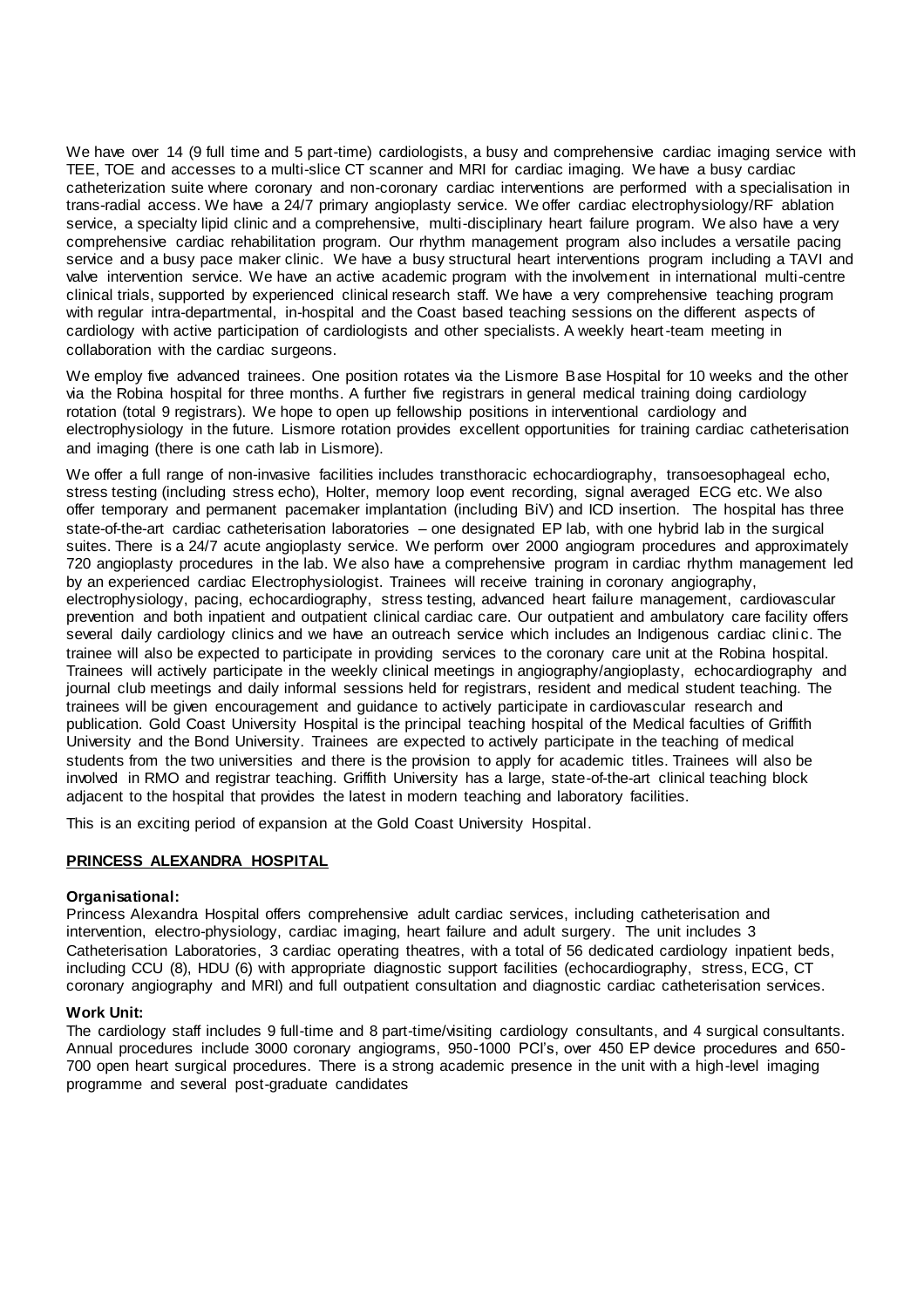# **SUNSHINE COAST UNIVERSITY HOSPITAL**

The Sunshine Coast University offers a broad range of adult Cardiology.

- Cardiac Catheterisation Suite equipped with 4 catheter laboratories performing 2000 angiograms and approximately 600 angioplasties per year including IVUS, OCT, Rotablation and FFR. The service has a busy STEMI primary PCI service performing approximately 250 primary PCIs per year. There is also a structural heart disease program performing ASD/PFO closures and aortic balloon valvuloplasties.
- **Electrophysiology service performing simple and complex ablation procedures, approximately 150 PPM/AICD** implantations per year and daily pacemaker clinics.
- Cardiac Investigation Unit performing approximately 6000 echocardiographic studies per year including transoesophageal (2D and 3D studies) echocardiography, contrast echocardiography and a daily stress echocardiography service (approximately 1000 cases per year). The unit also offers 24 hr Holter monitors, event monitors, ambulatory BP monitoring and exercise stress testing.
- CT coronary angiography (daily) and Cardiac MRI (4-5 per week) service offered in conjunction with the SCUH Radiology Department.
- 8 bed CCU, 26 bed Cardiology ward
- Growing Cardiac research program including multinational clinical trials and collaborations with the Sunshine Coast University.
- Chest pain assessment service.
- Heart failure and Cardiac rehabilitation service with expanding collaboration with primary care.
- Cardiothoracic Surgery Outpatients Visiting Cardiothoracic Surgeons from TPCH. There are plans to develop on-site cardiothoracic surgical services.

The Cardiology Department is staffed by 9 full time Cardiologists and 6 part-time/visiting Cardiologists, 4 Cardiology Advanced Trainee registrars, 3 Basic Trainee Registrars and 7 Resident Medical Officers.

# **THE TOWNSVILLE HOSPITAL**

#### **Organisational:**

The Townsville Hospital provides the full range of Adult Cardiology and Cardiac Surgery (with the exception of transplants):

- The Cardiac Catheterisation Suite is equipped with 2 Catheter Laboratories, one of them a biplane. The full range of Adult Cardiac Catheterisation, PCI, EP/Ablation/Device implantation and Structural heart disease procedures including TAVR are performed.
- **•** The Cardiac Investigations Unit is equipped with 5 state of the art echo machines including 3D imaging capability. More than 5000 studies including transoesophageal echocardiography (peri-operative echo included) and stress echo are performed per year. Other services offered included Holter, Ambulatory BP monitoring, Stress testing and Event Recorders.
- Approximately 400 Cardiothoracic Surgical cases are performed at the unit each year.
- Inpatient care via a dedicated Cardiac ward and Coronary Care Unit.
- Intensive Care Unit.
- Chest Pain Assessment Unit.
- Heart Failure Service.
- Outreach Clinics to Mt Isa and Palm Island and hospitals within the TTHSD.

Cardiac Services is staffed by 7.6 FTE Cardiologists and 3 Cardiothoracic Surgeons. There are 2 Cardiology Advanced Trainee positions in addition to the 7 Basic Medical Trainees/PHO and an Angioplasty Fellow who share in the on call. Four Cardiology Resident positions also exist. Research is actively encouraged and Advanced Trainees are allotted a project on starting in the position.

#### **Work Unit:**

The Townsville Hospital Cardiac Services Unit is the tertiary cardiac referral unit for North Queensland. The unit drains a population of approximately 650,000 people. The Cardiology Unit is part of the overall Surgical Service Group which includes Cardiothoracic surgery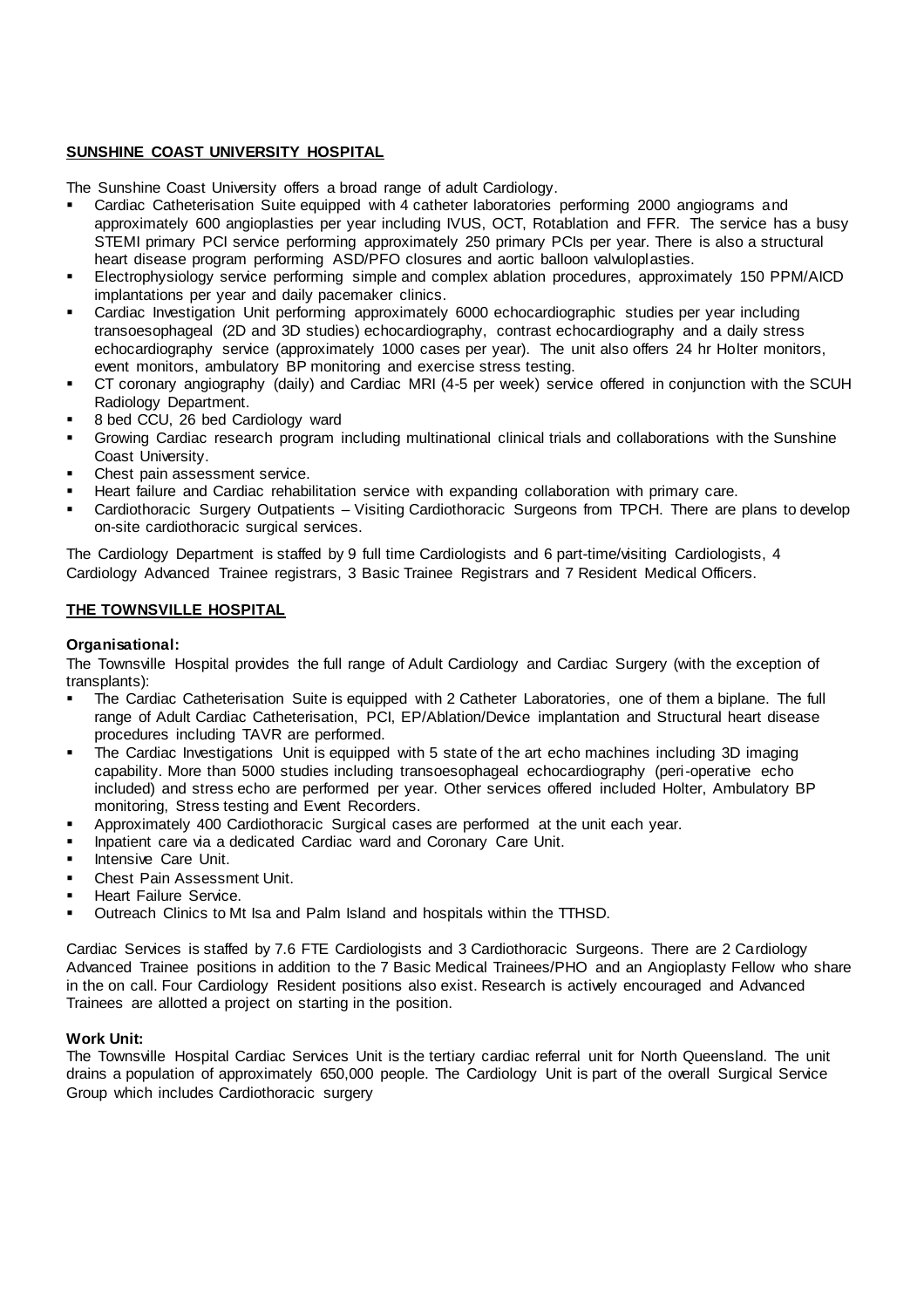# **MACKAY BASE HOSPITAL**

#### **Organisational:**

The cardiology department of Mackay Base Hospital provides full ranges of interventional, non-interventional and pacing services for Mackay regional population of 190,000.

- Cardiac Catheterisation Suite is equipped with modern facility with IVUS, OCT and FFR. 900 angiograms, 280 PCIs and 60 PPM insertions were performed last 12 months.
- Cardiac Investigations Unit equipped with 3 echo machines with 3D imaging capability. Approximately 2000 studies including transoesophageal echocardiography and stress echo are performed per year. Other services offered included Holter, Ambulatory BP monitoring, Stress testing and Event Recorders.
- Cardiac surgical input is from The Townsville Hospital with weekly heart team conference.
- Onsite CTCA and cardiac MRI services
- 8-bed dedicated CCU
- Heart Failure/Titration Service.
- Weekly video-conference link to TPCH education programs such as ECG morning run and Echo forum.
- Short stay unit for low risk chest pain admission.

#### **Work unit:**

Cardiology Department is staffed by 5.6 FTE Cardiologists. Mackay Base Hospital has been accredited by the College for 12 months (Advanced Trainee). There is 1 Cardiology Advanced Trainee, rotating from TPCH 3-6 monthly, 4 PHO/Registrars, 5 JHO/SHOs and 2 Interns (Accredited for 4).

# **CAIRNS HOSPITAL**

#### **Organisational:**

The Cairns Hospital is a large regional health service in Far North Queensland, offering a broad range of cardiac services to a population extending to the northern Australian border. The unit includes:

- **EXED Interventional Cardiology with 2 cath labs, a 24-7 primary PCI service, around 2000 procedures per year** including ~500 PCI's per year. ASD and PFO closure, and balloon valvuloplasty are also performed.
- Cardiac Imaging and investigation including  $\sim$  5000 TTE's per year,  $\sim$  300 TOE's per year, 250 cardiac CT's per year, and ~ 250 Cardiac MRI's per year. The chest pain pathway is managing by the cardiology unit with inpatient and outpatient stress testing and stress echo performed.
- Electrophysiology including EP studies and ablations, PPM, CRT, ICD implantations and Electrophysiology procedures, with daily device clinics and remote monitoring clinics, in particular for rural and remote patients.
- Heart Failure service including a Heart Failure nurse practitioner.
- 12 bed CCU and 12 bed Cardiac ward with telemetry capability
- Active cardiac research department encompassing larger multinational trials, and local investigator-lead research. Collaboration with James Cook University.
- Structured education program including weekly teaching and multi-disciplinary meeting, and monthly journal club.
- Large indigenous population with focus on cultural aspects of care, and with a high prevalence of rheumatic heart disease.

#### **Work Unit:**

The cardiology department is staffed by 8 cardiologists for a total of 6.6 FTE. There are 6 registrars, 1 advanced trainee and 5 basic trainees, and 2 residents.

# **About the role**

#### **Purpose**

The Cardiology Registrar is an advanced trainee of the Royal Australasian College of Physicians. The Registrar provides inpatient and outpatient medical services within the Department of Cardiology and a consultative service to other departments. It is intended that the Registrar will maximise his or her professional development, with a view to completing specialist training according to the guide lines of the RACP and the CSANZ and expected that the Registrar will be involved in the professional development of junior medic al staff.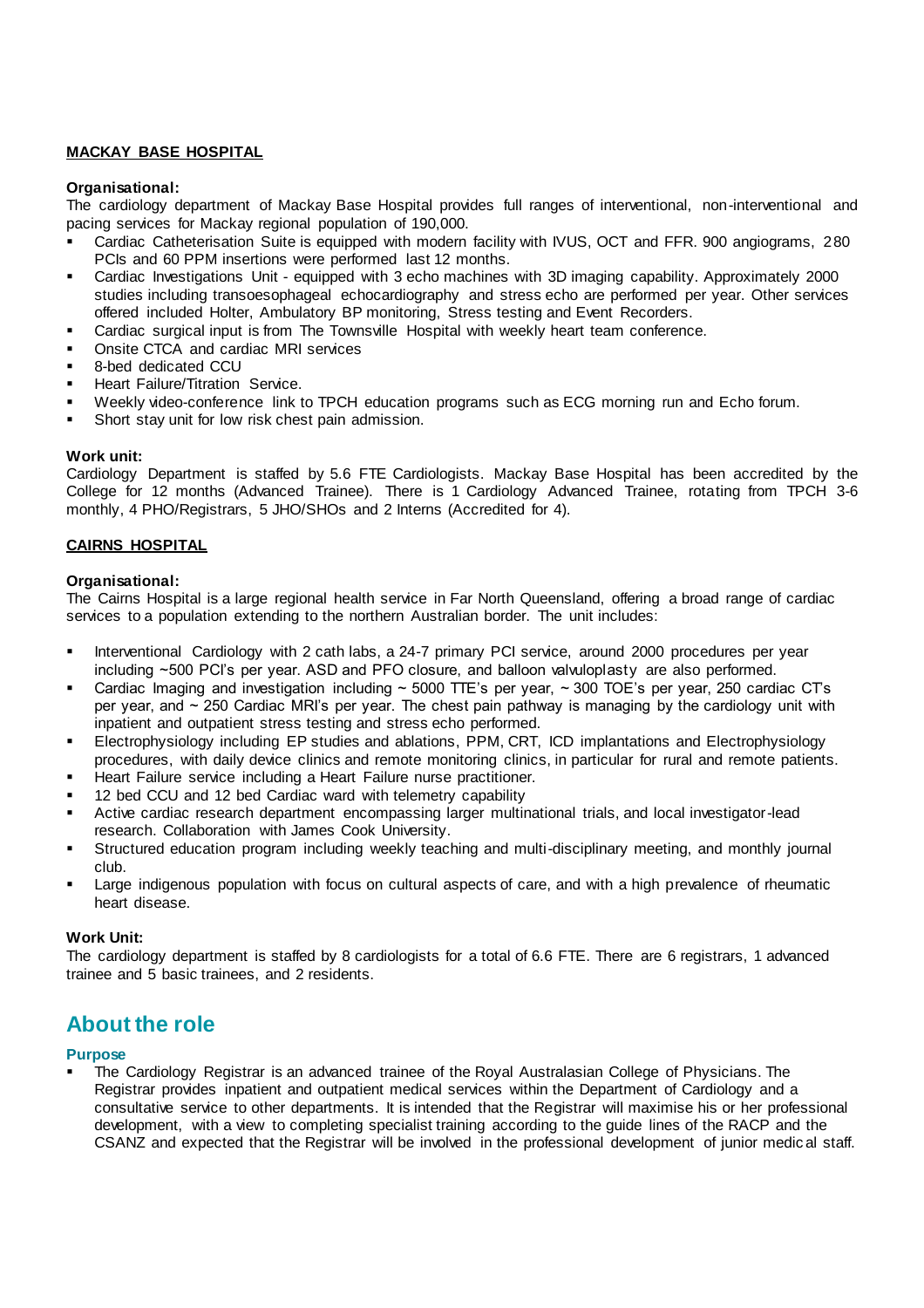- The Advanced Trainee will be required to rotate between more than one hospital or department to complete part of their training.
- This position is to provide a high-quality service within the Hospital and Health Service and to participate, if requested, in the provision of services in Clinical Service Networks (CSN's) in the Northern, Southern or Central Zones of Queensland Health.
- It is expected that the appointee will undertake a research project.
- The candidate may be required to assist in the provision of an after-hours roster.

#### **Key accountabilities**

- Accountable to senior medial officers to whom he/she for the overall clinical care of patients allocated and maintaining the highest professional standards of practice and care.
- Accountable to the Director of Cardiology, and finally the Director Medical Services, for compliance with hospital policy and procedures, for general behaviour and standards, practice and care. In particular, the Registrar is responsible to assist in ensuring economy in the use of equipment, prescribed medications under all these categories is subject to approval by a higher medical authority.

#### **Under supervision of senior medical staff, clinical duties include;**

- Acting on behalf of senior medical staff, to ensure that problems are identified, and patients are fully assessed.
- Maintaining responsibility for planning of all clinical care, in consultation with senior medical staff.
- Supervising the appropriate selection and arrangements of investigations for patients.
- Undertaking appropriate and timely summary documentation, particularly when responsibility for the care of the patient is transferred.
- **Ensuring appropriate communication with senior medical staff, taking responsibility for advising on and** implementing major decision for care.
- Providing appropriate medicolegal reports, as required.
- Other clinical duties, as required.

#### **Education and research duties include:**

#### **Personal and professional**

- Develop an understanding of the theoretical aspects, and clinical proficiency in management in the specialist field.
- Refine the knowledge of social and ethical behaviour required of a practitioner.
- Participate in supervised training opportunities provided by the hospital.
- **•** Participate in the education program for patients and their relatives.
- Assist in the teaching duties of the unit for junior medical staff, medical students and other junior professionals.
- Serve as a role model for junior medical staff in behaviour and attitude.

#### **Administration duties include:**

Administration duties including compliance with Hospital Policies and Procedures, Transfer arrangements, management of patient records, Economic use of Human and material resources.

#### **Knowledge:**

- Demonstrated clinical and technical knowledge in Cardiology (desire to acquire this).
- Demonstrated knowledge of quality assurance in the area of Cardiology (or desire to acquire this).

#### **Work health and safety**

All HHS are committed to *Putting People First* to provide better healthcare. This commitment includes a dedicated *People Focussed Safety* culture.

A *People Focussed Safety* culture commits to the health, safety and wellbeing of staff, volunteers and other persons, through the provision of a dynamic and comprehensive Health and Safety Management System (HSMS). The HSMS provides for proactive safety initiatives, early injury management practices with a strong focus on a safe and durable return to work.

The provision of a Health and Safety environment within the Hospital and Health Service is everyone's responsibility.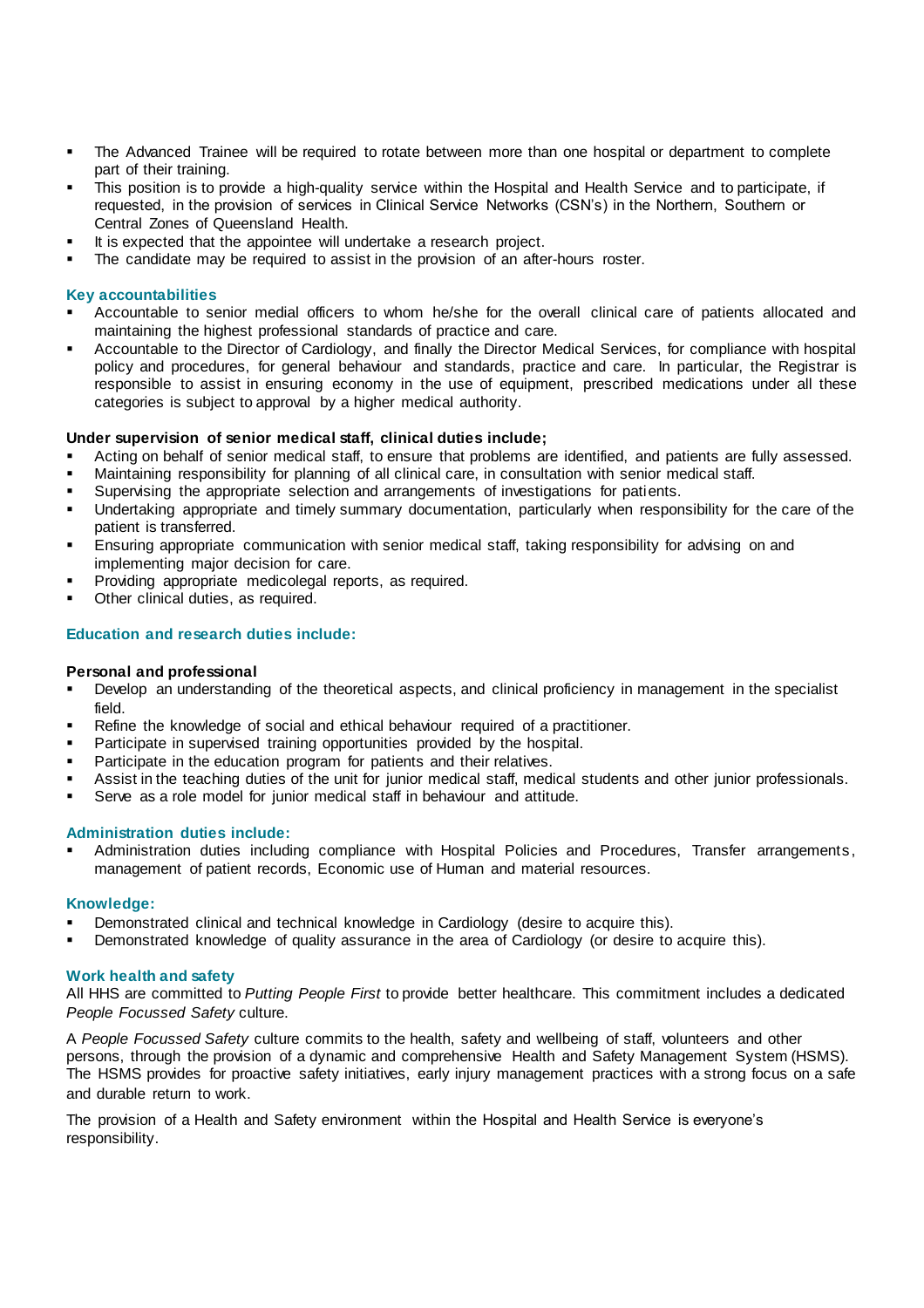#### **Safety and quality**

Relevant to the position, participate in the ongoing education, implementation, monitoring and evaluation of safety and quality initiatives relevant to The National Safety and Quality Health Services Standards and the Australian Council on Healthcare Standards (ACHS) Evaluation and Quality Improvement Program (EQuIP)

#### **Anti-discrimination and equal employment opportunity**

Our selection processes and employment decisions are undertaken in a non-discriminatory way and are consistent with the requirements of the Anti-Discrimination Act 1991.

All HHS are committed to ensuring our workplaces are free from all forms of harassment and discrimination. We are an Equal Employment Opportunity (EEO) employer and encourage applications from all members of the community, including those from EEO target groups. If you have any special requirements, please let us know when we contact you.

# **Mandatory qualifications/professional registration/other requirements**

- Possession of a medical degree registrable with the Medical Board of Australia.
- Successful completion of primary examination of the Royal Australasian College of Physicians.
- Appointment to this position requires proof of qualification and registration or membership with the appropriate registration authority or association. Certified copies of the required information must be provided to the appropriate supervisor/ manager, prior to the commencement of clinical duties.

#### **Vaccine Preventable Diseases (VPD) Requirements**

It is a condition of employment for this role for the employee to be, and remain, vaccinated against the following vaccine preventable diseases during their employment:

- Measles
- **Mumps**
- **Rubella**
- Varicella (chicken pox)
- Pertussis (whooping cough)
- **Hepatitis**
- **Further vaccinations may be required due to particular risks for a role ; examples include:**
- Hepatitis  $A W$ orkers in regular contact with untreated sewerage
- Q Fever Research or Laboratory staff regularly handling specimens

All new employees who will be working in clinical areas must be assessed for their risk of tuberculosis and screening undertaken if required.

Existing staff that are engaged prior to 1 July 2016 are **not subject** to this condition of employment unless they apply for a role with VPD requirements that is with a different Queensland Health entity (ie one HHS to another HHS, Department to a HHS, or HHS to Department).

#### **How you will be assessed**

You will be assessed on your ability to demonstrate the following key capabilities, knowledge and experience. Within the context of the responsibilities described above under Key Accountabilities, the ideal applicant will be someone who can demonstrate the following:

- At least three years' recent postgraduate clinical experience in medicine.
- One-year training in cardiology completed.
- Experience in relevant areas of inpatient and outpatient care in cardiology.
- Experience in resuscitation, and appropriate procedures associated with cardiology.
- Demonstrated high level of skill in written and oral communication.
- Demonstrated interpersonal skills which allow effective communication.

#### **How to apply**

**Please provide the following information to the panel to assess your suitability:**

- 1. **A short statement (maximum 2 pages)** on how your experience, abilities, knowledge and personal qualities would enable you to achieve the key accountabilities and meet the key skills requirements.
- 2. **Your current CV or resume, including referees**. You must seek approval prior to nominating a person as a referee. Referees should have a thorough knowledge of your work performance and conduct, and it is preferable to include your current/immediate past supervisor. By providing the names and contact details of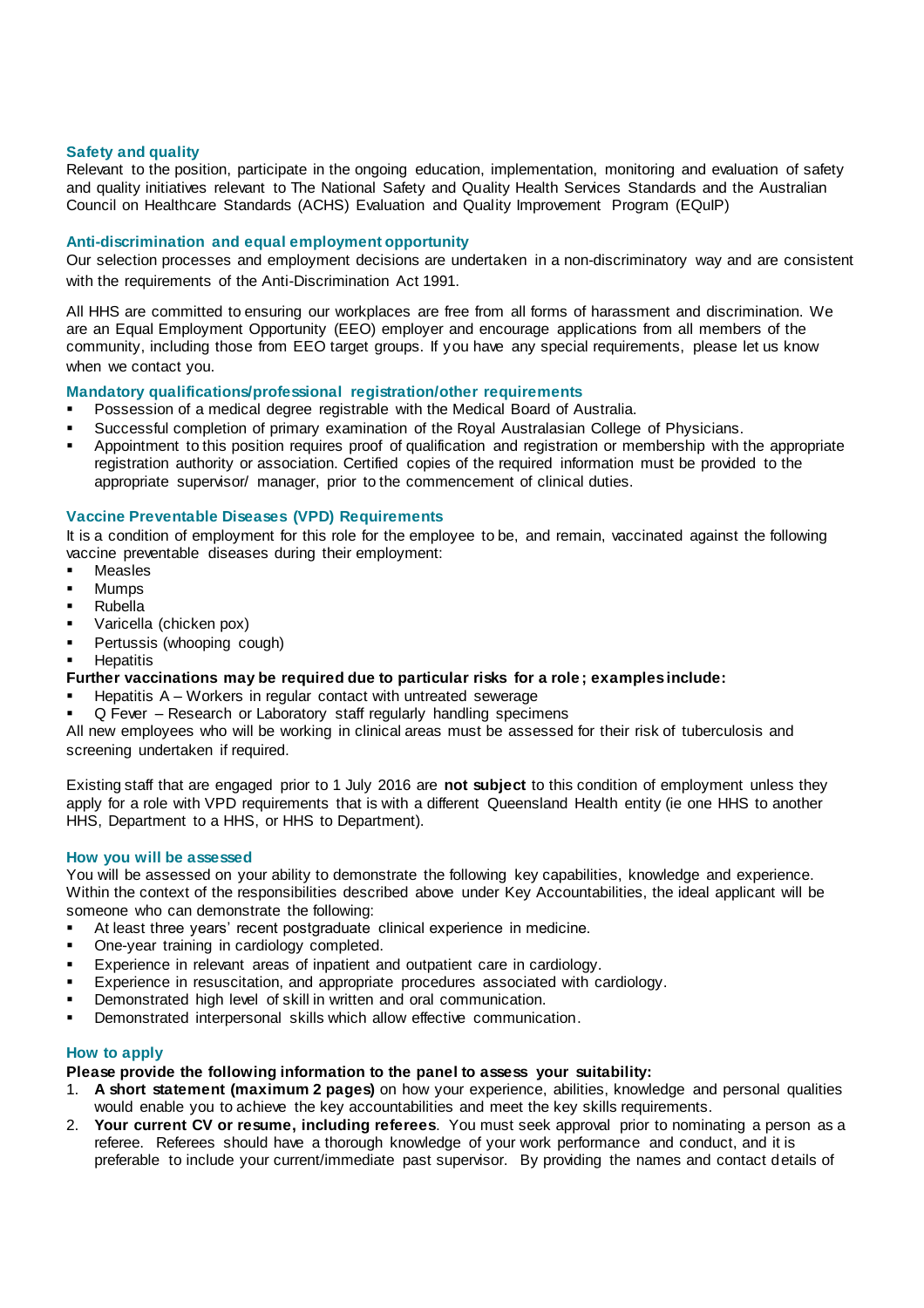your referee/s you consent for these people to be contacted by the RMO campaign and written reference requested.

- 3. Submit your application online via the Queensland Health RMO campaign<https://www.health.qld.gov.au/rmo/> by the closing date.
- 4. Please note that hand delivered applications will not be accepted.

# **Additional information**

- Applications will remain current for 12 months or for the duration of the vacancy.
- Future vacancies of a temporary, full time and part time nature may also be filled through this recruitment process.
- Health Care Workers in Queensland Health whose occupation poses a potential risk of exposure to blood or body fluids must be immunised against Hepatitis B according to the National Health and Medical Research Council Australian Immunisation Handbook and the Queensland Health Infection Control Guidelines.
- Pre-employment screening, including criminal history and discipline history checks, may be undertaken on persons recommended for employment. Roles providing health, counselling and support services mainly to children will require a Blue Card, unless otherwise exempt.
- Applicants may be required to disclose any pre-existing illness or injury which may impact on their ability to perform the role.
- Applicants will be required to give a statement of their employment as a lobbyist within one (1) month of taking up the appointment. Details are available at

<http://www.psc.qld.gov.au/publications/assets/policies/lobbyist-disclosure-policy.pdf>

- **Employees who are permanently appointed to Queensland Health may be required to undertake a period of** probation appropriate to the appointment. For further information, refer to Probation HR Policy B2 <https://www.health.qld.gov.au/system-governance/policies-standards/doh-policy/policy/qh-pol-197.pdf>
- All relevant health professionals, who in the course of their duties formulate a reasonable suspicion that a child or youth has been abused or neglected in their home/community environment, have a legislative and a duty of care obligation to immediately report such concerns to Child Safety Services, Department of Community.

# **Organisational structure**

Executive Director of Medical Services Medical Director Cardiology Clinical Cardiologist

**Registrar**